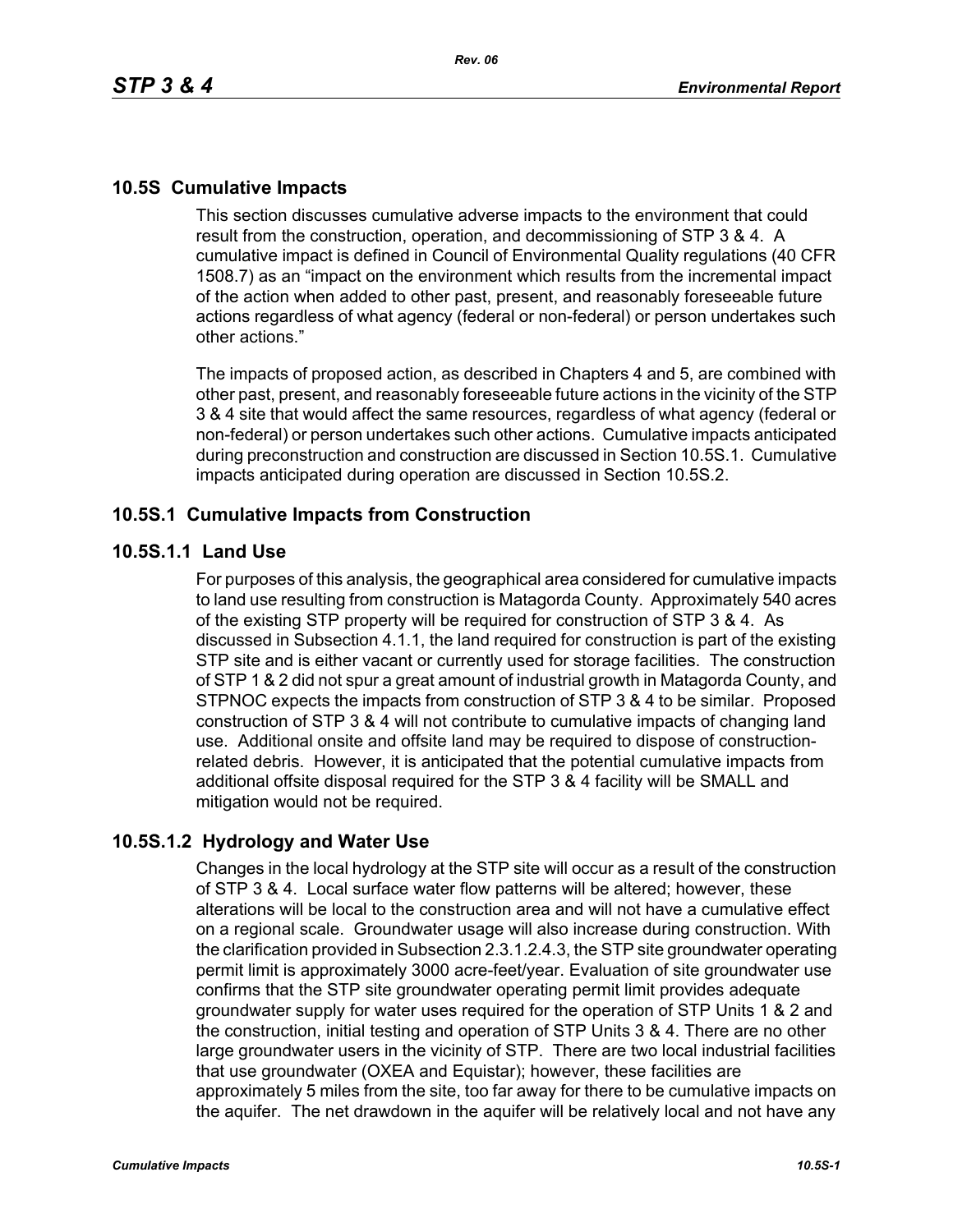regional effects. Therefore, cumulative impacts to groundwater during construction will be SMALL and mitigation would not be warranted.

As described in Subsection 4.2.3, erosion control and spill prevention and control measures will be incorporated into the construction of STP 3 & 4; therefore the water quality impacts will be SMALL and localized, and mitigation would not be warranted. Cumulative impacts to water quality are not expected.

# **10.5S.1.3 Ecology (Terrestrial and Aquatic)**

No permanent adverse environmental effects to terrestrial and aquatic ecology are anticipated during construction. Because there are no changes expected in transmission line operation and maintenance, and no alterations of rights-of-way, no changes to the level of impact on terrestrial resources are expected to occur. There are no other past, present, or planned actions in the region that involve significant effects on wildlife and wildlife habitat similar to those affected by construction of STP 3 & 4. Therefore, there will be no significant cumulative impacts on a regional basis.

## **10.5S.1.4 Socioeconomic, Historic, and Cultural Resources**

The maximum construction workforce will be approximately 5950 people and the percent of the workforce that will live in Matagorda County could have short-term, MODERATE to LARGE impact to the local housing market and social services, particularly to schools and water/wastewater treatment capacity. Additionally, there will be increased traffic congestion in the vicinity of the site due to construction activities. However, no other significant construction projects have been identified in the area, so there will be no cumulative impacts due to other large construction workforces. Locally, there may be SMALL to MODERATE cumulative impacts due to the construction workforce for STP 3 & 4 and the additional workforce required during outages at STP 1 & 2. No other cumulative impacts associated with construction have been identified. However, as previously stated, there could be short-term, MODERATE to LARGE impacts to the local housing market and social services in Matagorda County as a result of STP 3 & 4 construction alone.

Since no other large construction activities are planned in the immediate vicinity of the site, noise from construction will not be cumulative with other industrial sources and will be considered a SMALL impact.

No unusual resource dependencies or practices were identified through which minority or low income populations will be disproportionately affected. With regard to historic and cultural resources, the construction of STP 3 & 4 is not expected to add any cumulative impacts to these resources beyond those identified in Chapter 4.

## **10.5S.1.5 Air Quality**

Construction of STP 3 & 4 will result in increased air emissions from commuter traffic, construction equipment, and fugitive dust. However, STP 3 & 4 is the only large construction project planned in the immediate vicinity and these effects are anticipated to be local. Therefore there will be no significant cumulative effects on a regional basis.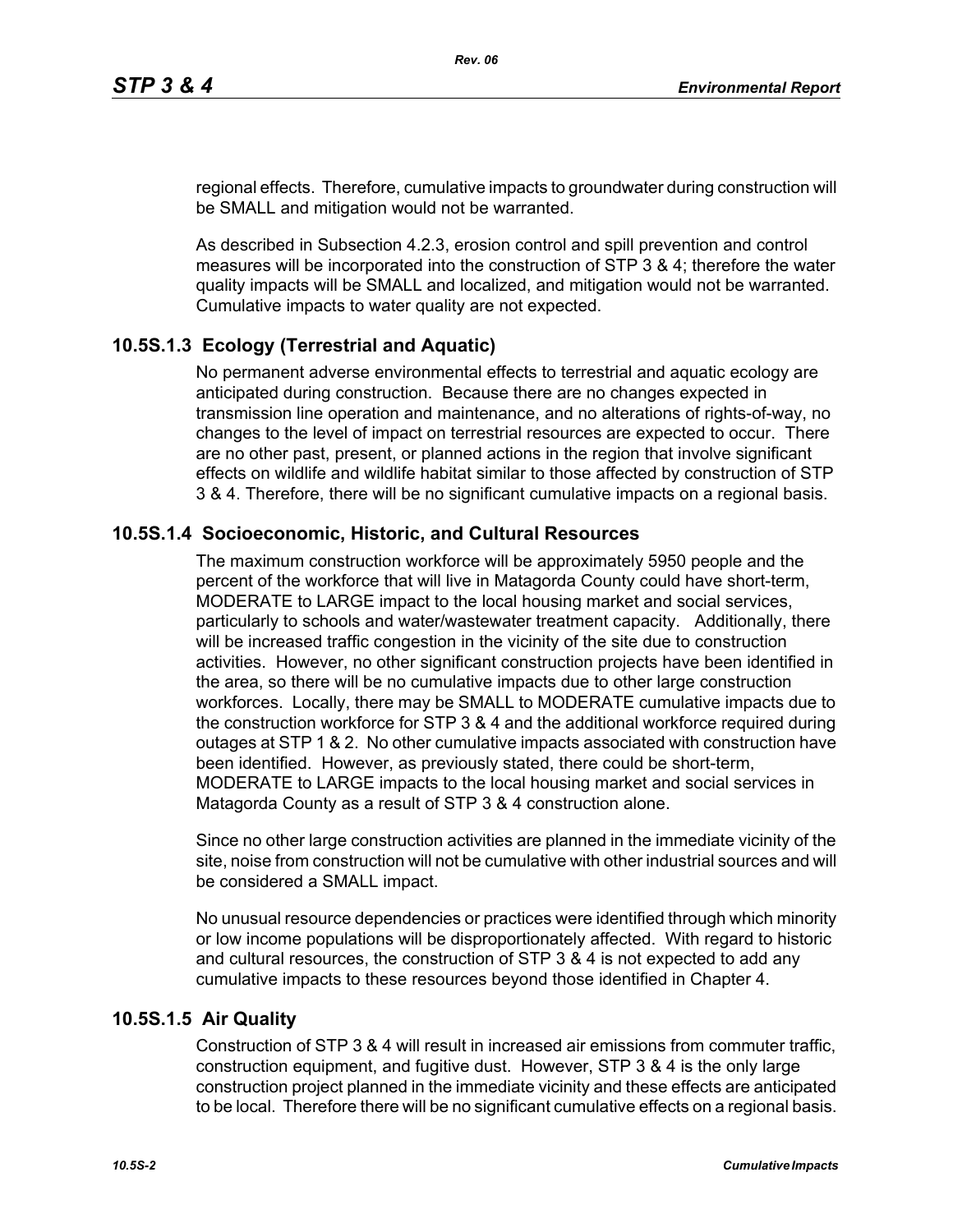# **10.5S.2 Cumulative Impacts of Operations**

#### **10.5S.2.1 Land Use**

Approximately 90 acres of the STP site will be permanently dedicated for STP 3 & 4. STP 1 & 2 occupies approximately 65 acres. The operation of these nuclear facilities may spur development in Matagorda County; however, based on experience with STP 1 & 2, this is not anticipated to occur. Therefore, cumulative land use impacts are expected to be SMALL.

*Rev. 06*

Non-radioactive solid wastes will be disposed of in offsite landfills. The volume of additional wastes will be reduced through waste minimization programs and cumulative impacts of waste disposal are expected to be SMALL.

### **10.5S.2.2 Hydrology and Water Use**

After operations begin, STP 3 & 4 will use groundwater for several operational systems. STPNOC has determined that the existing STP site groundwater operating permit limit provides adequate groundwater supply for water uses required for the operation of STP Units 1 & 2 and the construction, initial testing and operation of STP Units 3 & 4. STPNOC intends to install at least one additional site groundwater well with a design capacity of 500 gpm. The additional well(s) would be properly permitted under applicable CPGCD and TCEQ requirements and would not involve a request for an increase in the existing permit limit. No other significant current or planned users of groundwater in the vicinity of the STP site have been identified. Therefore, cumulative impacts to groundwater during operation will be SMALL, not warrant mitigation, and not have a regional effect.

The operation of STP 3 & 4 will result in discharges to surface water when necessary to control water quality or quantity in the MCR. However, the addition of STP 3 & 4 will not result in any changes to the design or operating philosophy of the system for discharges from the MCR, any discharges from the MCR will continue to comply with the existing Texas Pollutant Discharge Elimination System (TPDES) Permit. In particular, when discharge occurs, the thermal plume in the Colorado River will be SMALL.

Consequently any potential water quality impacts of discharges from the MCR during the combined operation of STP 1 & 2 and STP 3 & 4 will be SMALL, not warrant mitigation, and not have a regional effect.

Additional makeup water will be diverted from the Colorado River to support the operation of STP 3 & 4. The normal and maximum forced evaporation of STP 1 & 2 is approximately 33,200 acre-feet/year and 37,200 acre-feet/year, respectively. For STP 3 & 4, the normal and maximum forced evaporation is estimated to be approximately 34,850 acre-feet/year, respectively. The normal forced evaporation values are based on a 93% load factor, while the maximum values are based on a 100% load factor. Natural evaporation and seepage from the MCR, which occur now will not increase significantly as a result of the operation of STP 3 & 4. Because the MCR has sufficient storage to allow flexibility in scheduling diversions from the Colorado River, the combined operation of STP 1 & 2 and STP 3 & 4 will continue to comply with the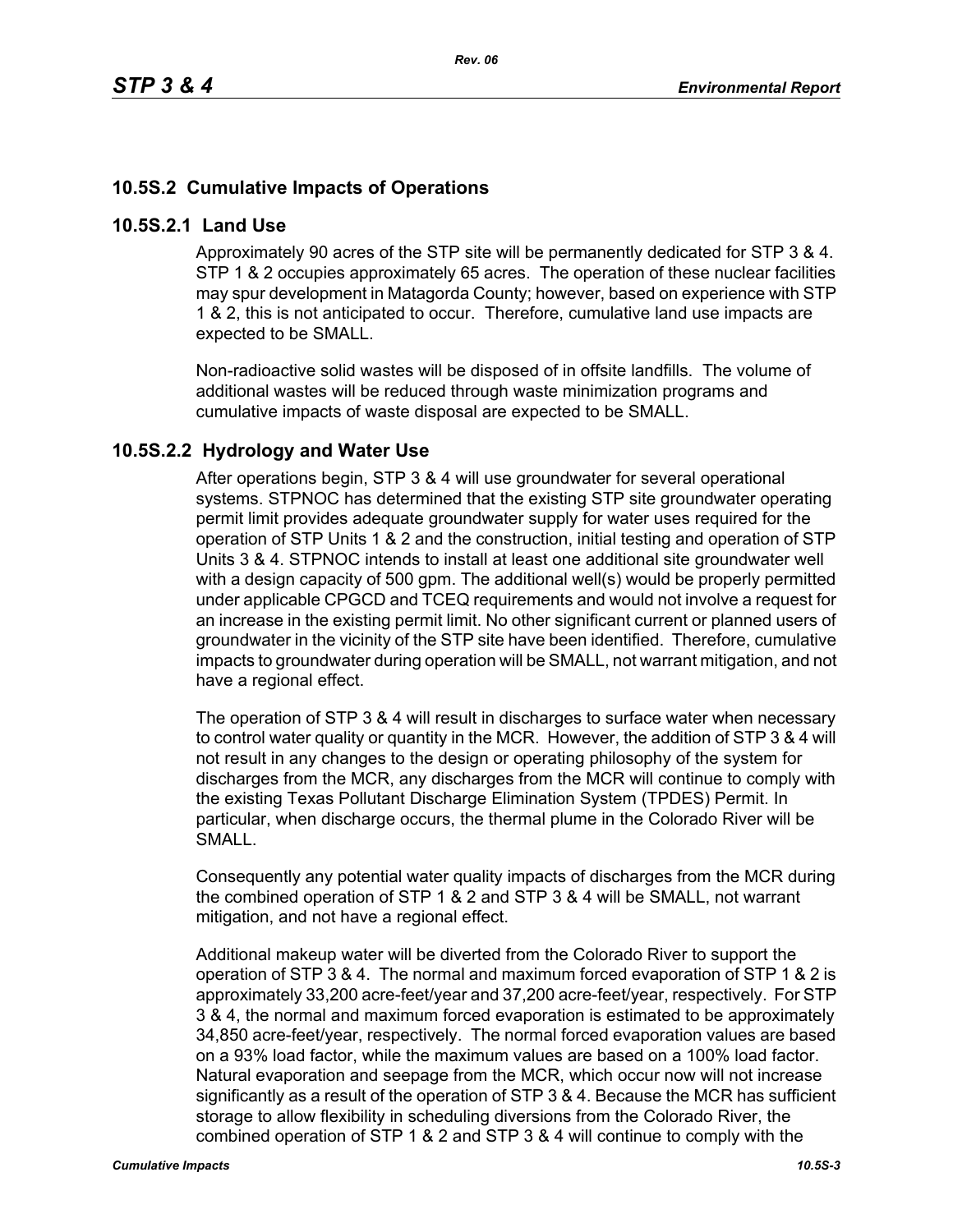existing limits on diversion of water from the river. Compliance with these limits assures that the cumulative impacts on downstream users due to withdrawal of water from the Colorado River to support 4-unit operation will be SMALL, not warrant mitigation, and not have a regional effect.

STP 1 & 2 have a maximum actual consumptive groundwater use of approximately 1300 acre-ft/year (798 gallons per minute[gpm]) (Tables 2.3.2-18 and 2.9S-1) and STP 3 & 4 have average and maximum estimated consumptive use of 1574 acre-feet/year (975 gpm) and 3434 gpm, respectively. The effects on the bedrock aquifer will be SMALL, not warrant mitigation, and local to the plant and will not have a cumulative effect on a regional basis.

### **10.5S.2.3 Ecology (Terrestrial and Aquatic)**

After construction is complete, both aquatic and terrestrial ecology are expected to return to predominantly preconstruction conditions. There are no other past, present, or future actions in the region that would significantly affect wildlife and wildlife habitat in ways similar to operation of STP 3 & 4. Therefore, there will be no significant cumulative effects on a regional basis.

# **10.5S.2.4 Socioeconomic, Historical, and Cultural Resources**

Socioeconomic impacts, including increased tax revenues to Matagorda County, would be cumulative with socioeconomic changes brought about through the construction and operation of STP 1 & 2, and changes due to normal population growth. Tax revenues from the four units will be used by local government to fund new infrastructure that could attract residents to Matagorda County. There will be impacts to the local infrastructure in the local counties with regard to housing, water/wastewater, traffic, and schools as a result of new employees for operation of STP 3 & 4. However, cumulative socioeconomic impacts would be MODERATE.

There are no unusual dependencies or practices through which minority or low income populations will be disproportionately affected. As a result cumulative impacts would be SMALL. The operation of STP 3 & 4 will not likely add any cumulative socioeconomic impacts beyond those evaluated in Chapter 5. With regard to historic and cultural resources, the operation of STP 3 & 4 is not expected to add any cumulative impacts beyond those identified in Chapter 5.

#### **10.5S.2.5 Atmospheric and Meteorological**

Impacts to air quality will not be from the reactors themselves, but from backup and emergency equipment (e.g. diesel generators and fire fighting equipment) and the cooling towers. Emissions of criteria pollutants from STP 3 & 4 will be from fossil-fired equipment, as discussed in Sections 3.6 and 5.5, will be cumulative with the impacts of the similar equipment of STP 1 & 2. Since such equipment is operated only intermittently, the cumulative impact is SMALL. The STP 3 & 4 cooling towers will have localized impacts to terrestrial ecology and the atmosphere due to a thermal plume. The impact of the four STP units' support facilities and the cooling towers on regional air quality is SMALL and mitigation is not warranted. Cumulative atmospheric and meteorological impacts are not expected.